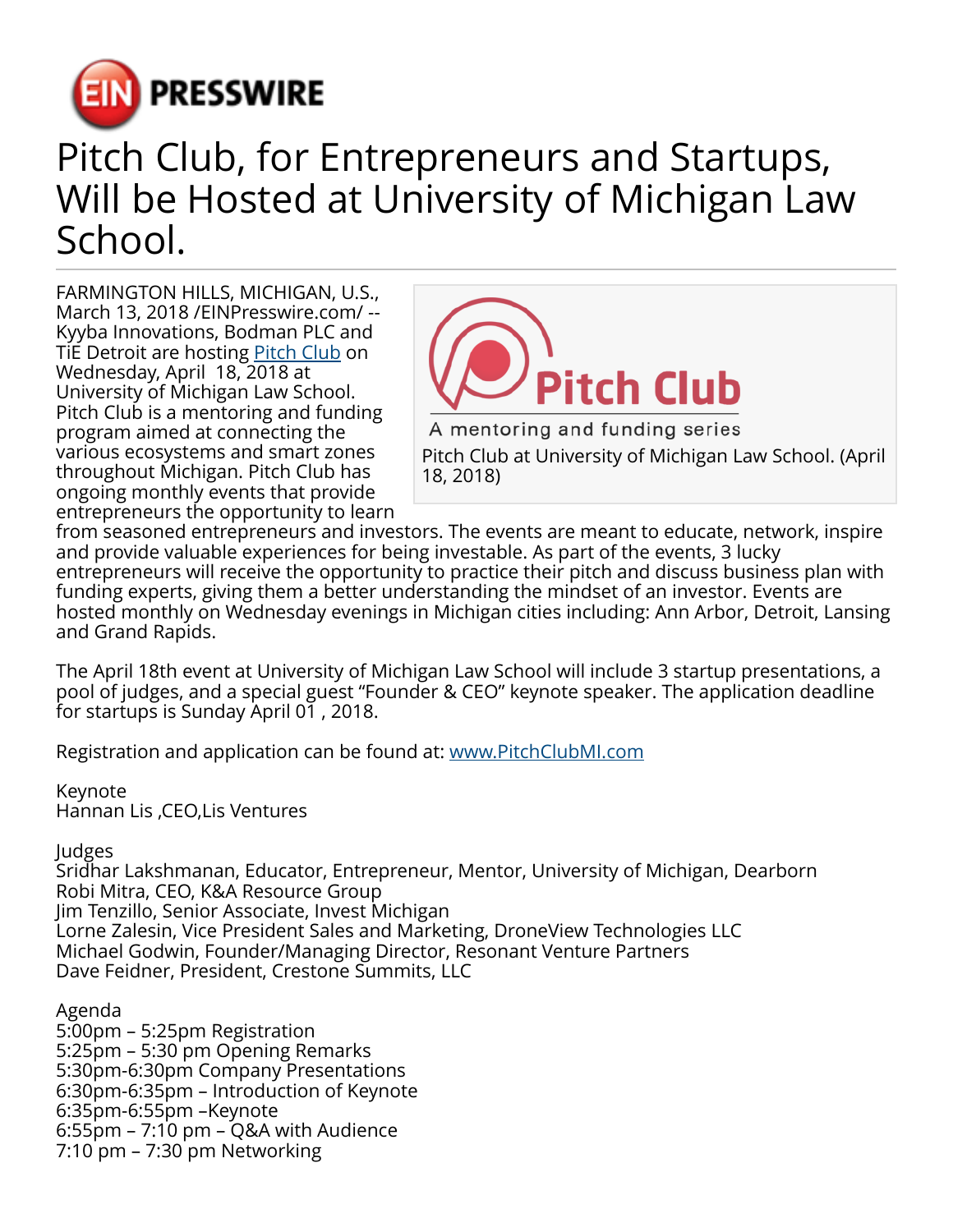Thank you to our sponsors Rehmann Entrepreneurship Clinic, University of Michigan Law School Bodman PLC

Check out the entire calendar and get registerd here: [http://kyybaxcelerator.com/calendar](http://kyybaxcelerator.com/calendar-registration.php)[registration.php](http://kyybaxcelerator.com/calendar-registration.php)

The select pool of the companies chosen to pitch at the monthly Pitch Club events will be provided investment opportunities in the form of presenting to the investment team of Kyyba Innovations and TiE Detroit Angels during their quarterly Angels meeting. Investment opportunities will range from \$25,000 to \$100,000. TiE Detroit Angels funded companies, if qualifications are met, also could have the chance to present to the TiE Global Angel Alliance (TGAA). TGAA is a global platform for funding that exposes startups to a broader investment pool and opportunities to raise additional funds much larger than any single TiE Chapter or local Angel Group. TGAA recently invested \$395,000 in Zeto, and \$450,000 for Hemex Health from the TiE Global network. **Testimonials** 

"Pitch Club provides a tremendous opportunity for cross-pollination and increased deal flow across Michigan, something that currently is not at the level it should be. This program will be very valuable for both the startup entrepreneurs and investors and will hopefully create a meaningful dialogue, as well as a technological and economic impact for the entire region," said Tel Ganesan, Managing Director, Kyyba Innovations. "In order to make this initiative even more successful, I encourage seasoned entrepreneurs in each of these areas to join us by serving as a mentor."

"From the elevator pitch to the public pitch to the investor pitch, the more successful entrepreneurs are pitching, the more integral this will become to their success. We are pleased to partner with Kyyba Innovations to help entrepreneurs to gain exposure, insights and support that will help them truly move the needle," said Paul Riser, Director of Technology-Based Entrepreneurship at TechTown Detroit.

"Access to investors and the opportunities to pitch without having to travel are signs of a healthy startup ecosystem," said Paul Krutko, president and CEO of Ann Arbor SPARK. "We are excited to have the Ann Arbor region included in Pitch Club; this new avenue for connecting startups and potential funders is a terrific addition to the existing ways entrepreneurs are able to attract capital as well as the investors already interested in what's happening here."

## About Kyyba Innovations :

Kyyba Innovations is a global accelerator and collaboration eco-system that provides innovators and entrepreneurs the environment to enable their ideas to become reality. We provide services that allow startups to scale to the next level. We do this by investing in businesses and leveraging our network to empower your organization to accelerate your mission forward.

## About Bodman PLC:

With more than 150 attorneys in offices throughout Michigan, Bodman PLC has delivered extraordinary results to our clients for more than 85 years. Our attorneys provide savvy business counsel to some of the region's most successful companies and individuals on a broad range of issues, and we provide clients with the personal attention of a small firm with the talent and skill expected of the nation's leading law firms.

## About TiE:

The Indus Entrepreneurs (TiE), was founded in 1992 in Silicon Valley by a group of successful entrepreneurs, corporate executives, and senior professionals with roots in the Indus region. There are currently 13,000 members, including over 2,500 charter members in 61 chapters